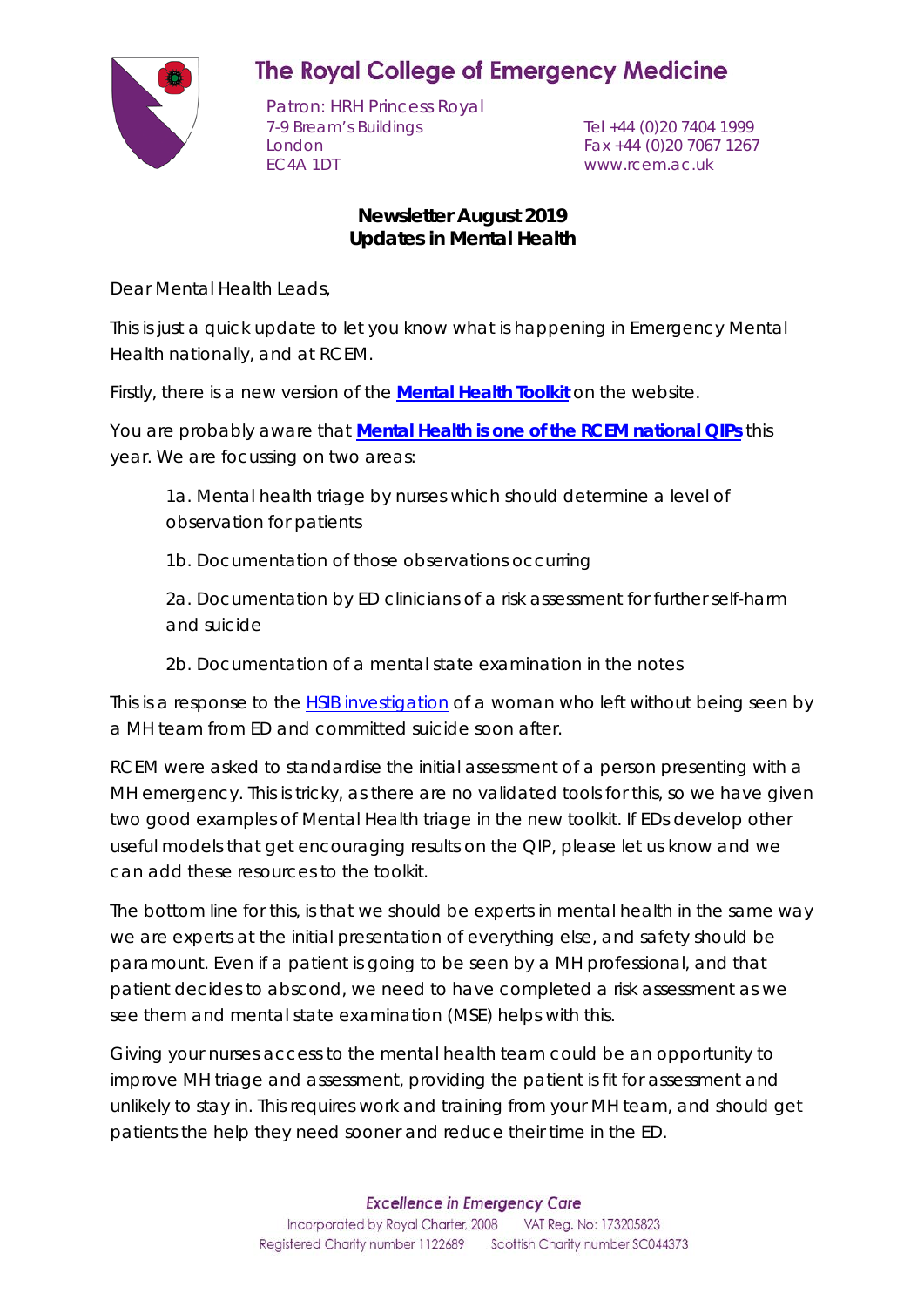RCEM has been working with RCPsych, RCN and RCP on a consensus statement about side-by-side working by ED, nursing, physician and mental health teams, so that patients do not have to wait to be "medically cleared" before being referred to mental health teams, but can be referred when they are "fit for assessment."

EDs still need to take responsibility for checking out the new psychoses/elderly patients first, but other patients can be managed jointly. This statement should be published soon.

National waiting times for mental health patients are being piloted at the moment. The proposed standard is one hour from referral to being seen by a MH professional in ED. We are working with NHSE on this to see how the pilots go and look at the nitty gritty of which patients fit into this category. It isn't clear at the moment if a patient will be staying in for observation or whether they will be a one-hour response. There will be a number of patients referred who also may not be fit for assessment at referral, which will need some work.

The other new time standard is measuring 12-hour breaches from arrival, not from decision to admit. This will allow us to record long waits for mental health patients more accurately. We met with NHSE, CQC, RCPsych and Cliff Mann from GIRFT recently to discuss long waits in certain areas. The 4 actions around this are:

- 1. To improve alternatives to ED for patients in a MH crisis
- 2. To improve timely assessment by MH teams
- 3. ED and MH to work together
- 4. For more work to be done around bed management within MH trusts

Essentially, if there is no bed, clinicians should decide with patients where would be the least worst place for them to wait, and this may be a CDU or medical bed.

The RCEM MH committee has become increasingly concerned about the levels of restraint we see in our own EDs and are aware that there is quite a wide variation in practice across the country. Some EDs have helpful, trained security teams, some are asking clinical staff to restrain patients, and some have no trained staff and resort to phoning the police. [We would be very grateful if you could fill in this quick survey](https://www.surveymonkey.co.uk/r/P2MMRTH)**.** We hope to use this to highlight safety concerns to NHSE and help develop policy and standards nationally in this area.

Other ongoing work; we continue to meet with CQC as they seek to raise standards for mental health in acute hospitals, we continue to raise issues about CAMH provision with anyone who will listen, and there is a MH CPD event planned for 2020.

## **Event**:

Challenging scenarios in the Emergency Department Date: Tuesday 5 November 2019 Venue: Engineers' House, Bristol BS8 3NB